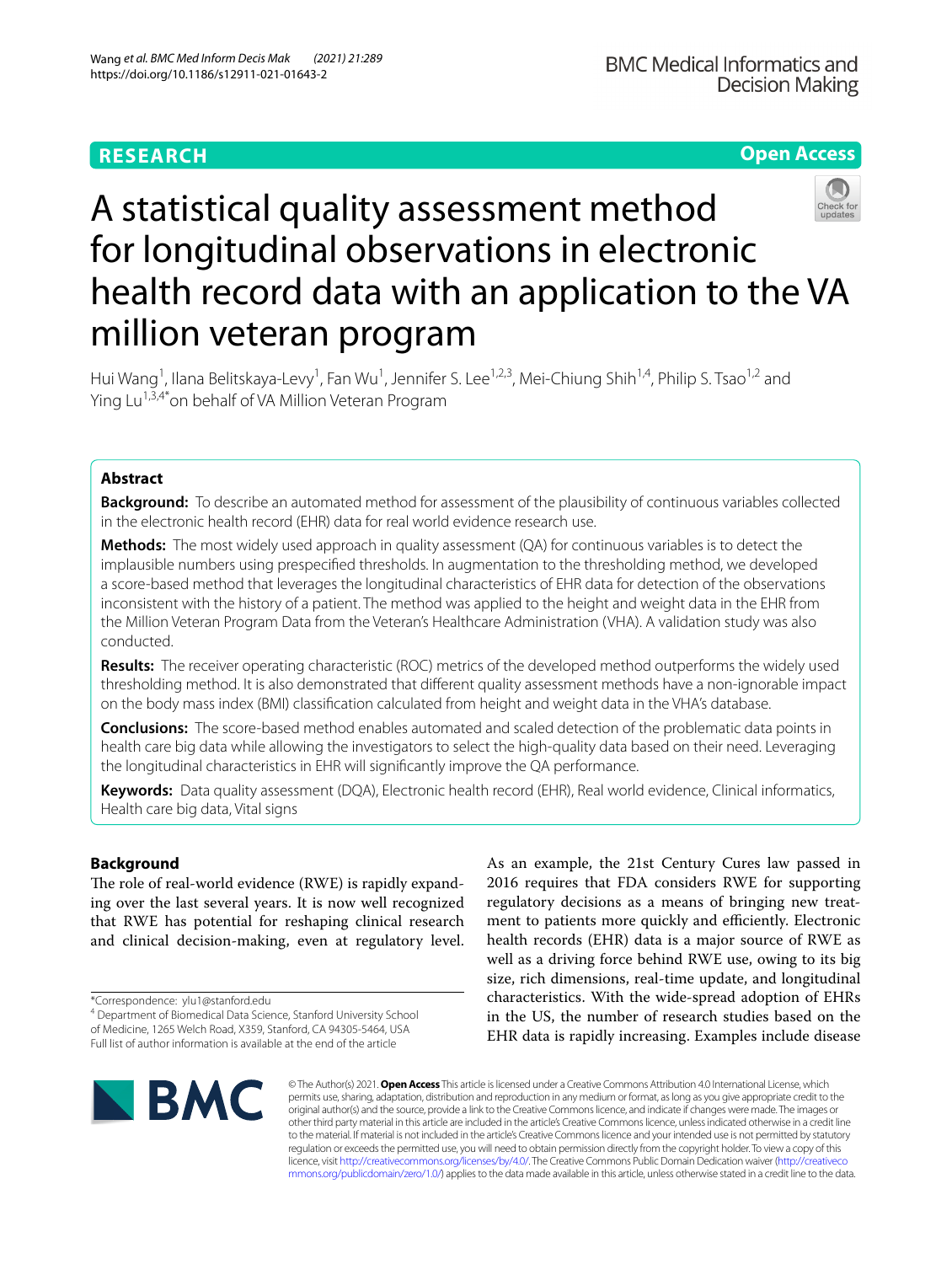burden [\[1](#page-7-0)], post-marketing safety surveillance [\[2,](#page-7-1) [3](#page-7-2)], and comparative efectiveness including synthetic controls [[4–](#page-7-3)[6\]](#page-7-4). However, one major challenge for using the EHR data to support clinical decision making is whether EHR data is of satisfying quality for drawing any meaningful conclusions.

EHRs are routinely collected by providers at a patient care facility for administration use. They are typically not collected to the same standard of quality as those of research data, which are subject to routine monitoring, auditing, and verification. Therefore, before EHR data can be used to answer research questions, it must be assessed for its quality including conformance, completeness, and plausibility  $[7-11]$  $[7-11]$  $[7-11]$ . The conformance in data quality assessment (DQA) evaluates if data adheres to specifed structural and formatting specifcations of the database. The completeness examines if the presence or absence of data attributes are within expectation in a database. The plausibility determines the degree to which data values are believable. Plausibility can be further categorized into atemporal plausibility and temporal plausibility. Atemporal plausibility focuses on cross-sectional data features (e.g., height values must be non-negative), while temporal plausibility focuses on a sequence of values over time (e.g., adult height is stable over time). For data as big as the EHR, manual checking is infeasible, and algorithmic methods must be used. There is considerable efort for bringing forth automated quality assessment procedures to screen and clean EHR data [[12](#page-7-7), [13](#page-7-8)], but no standard is yet established. The data quality assessment of EHR depends on the EHR system, the protocol of how the data is collected (for example, provider-report vs. self-report), and the types of the data. As an example, methods for cleaning discrete data such as diagnosis codes and continuous data such as weight and height can be quite diferent. As a result, most DQAs implemented in major data sharing networks are rule-based methods [[14,](#page-7-9) [15](#page-7-10)]. Rule-based methods are simple to implement but have limited power to detect data issues, especially for temporal plausibility. In this paper, we will introduce a score-based method that addresses the temporal plausibility for continuous measurements in EHR data.

The development of our method is based on the EHR data from the Veterans Health Care Administration (VHA). VHA has the largest integrated federal health care system and formally adopted an EHR system as early as in 1970s. VHA collects complete health-care history of veterans who use its care using VistA, an information technology infrastructure implemented in 1980s. The VistA data is extracted in SAS and SQL and stored in VHA's corporate data warehouse (CDW). The CDW data since year 2000 is made available to VHA researchers in a structured format. The CDW data is further standardized into the Observational Medical Outcomes Partnership (OMOP) Common Data Model for more efficient use in research [[16\]](#page-7-11).

We describe in this article an automated procedure for detection of implausible observations among continuous and autocorrelated variables from the EHR data such as height and weight, and body mass index (BMI) that is derived from these two variables. The algorithm can be applied to other types of continuous data and works best when data can reach a stationary distribution for a reasonable length of time.

#### **Methods**

A widely used method to identify problematic observations in continuous variables is simple thresholding: if a data point falls in an implausible range, it will be considered as erroneous. Thresholding method considers each measurement in isolation and falls into the atemporal plausibility DQA category. However, it ignores the longitudinal profle of a patient in EHR and can result in exclusion of good data or inclusion of erroneous data. For example, a patient weighs consistently of 380 pounds in ten visits in three years. With thresholding method, all the data of this patient is likely considered as error and excluded from analysis. On the other hand, a measurement of 120 pounds for an under-weight patient of 80 pounds is considered good data when it is indeed an error.

The proposed method in this paper addresses the drawbacks of thresholding method. A measurement of a continuous variable is considered of questionable quality if it experiences implausible changes over time. And our statistical procedure calculates a longitudinal plausibility score  $(Q_R)$  based on repeated measurements in that patient.

#### Longitudinal plausibility score (Q<sub>R</sub>)

The number of repeated measurements and the time between measurements play important roles in the determination of whether a measurement is plausible or not. Using weight as an example, a patient has 6 weight measurements in 3 months: 5 of them are 200 pounds and one is 180 pounds. The measurement of 180 pounds is likely an error. Another patient has 2 weight measurement one year apart: the frst is 200 pounds and the second is 180 pounds. There are likely no errors here.

Considering these factors, we have chosen the exponentially weighted moving average (EWMA) for calculation of the longitudinal plausibility score  $Q_R$ . The rational is two folds. Firstly, EWMA is a commonly used time-weighted method in quality control for manufacturing process due to its ability to model decaying dependencies among data over time. An alternative method also commonly used in quality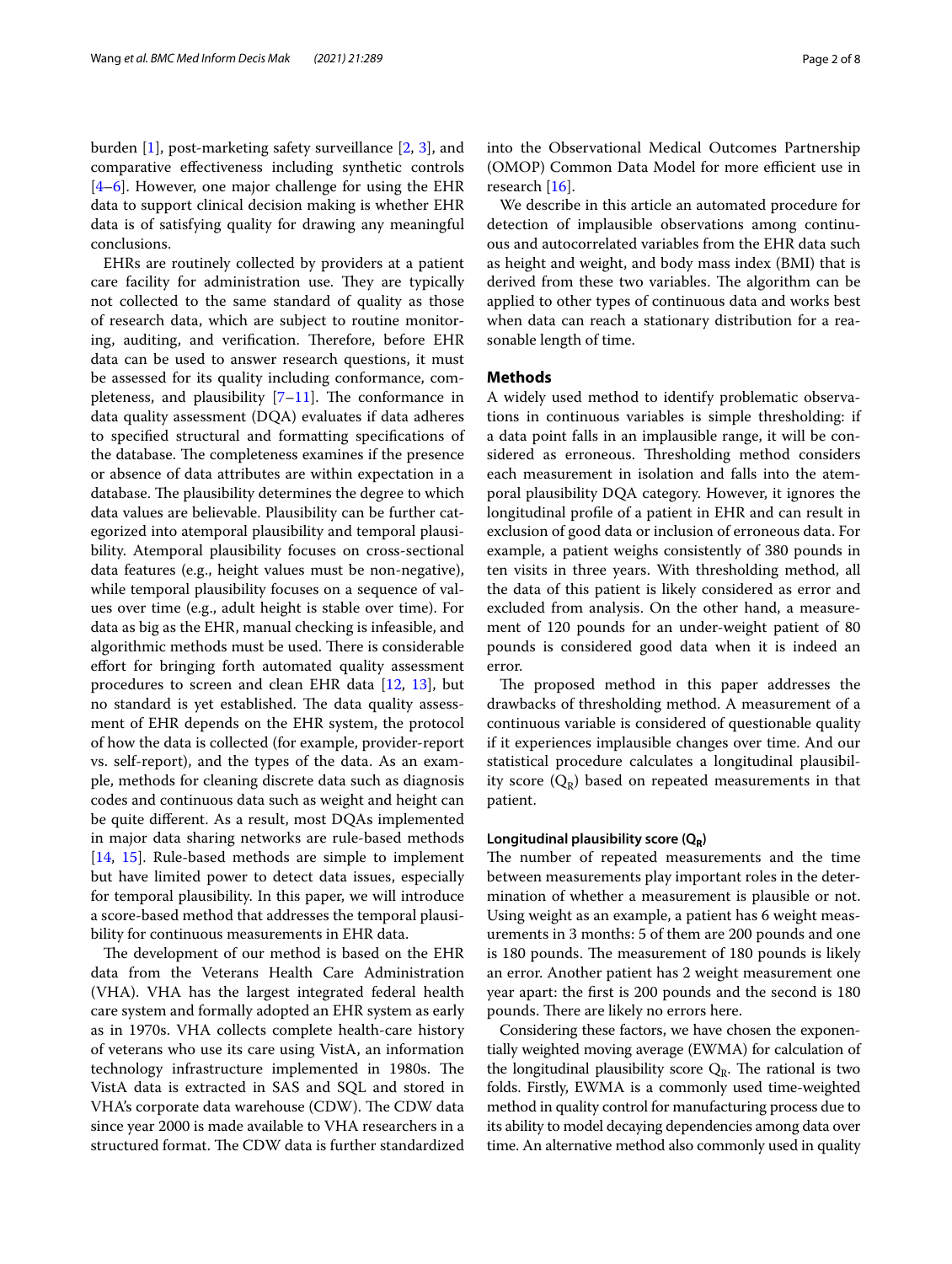control process is cumulative sum approach (CUMSUM). But CUMSUM assigns equal weights to every time point and cannot model decaying time dependency in autocorrelated data. Secondly and perhaps more importantly, EWMA is a simple method that can scale to the volume of the data linearly and, therefore, suitable for processing large amount of EHR data.

For an individual patient, suppose that we have a sequence of n measurements  $y_1...y_n$  taken at time points  $t_1...t_n$ . The EWMA  $\bar{y}_{i,EWMA}$  for a measurement  $y_i$  taken at time  $t_i$ ,  $t_1 \leq t_i \leq t_m$ , is defined as a weighted average over the entire sequence:

$$
\overline{y}_{i,EWMA} = \frac{\sum_{j=1}^{n} w_j y_j}{\sum_{j=1}^{n} w_j},
$$

where the weight  $w_i$  is determined by the time interval between  $t_i$  and each  $t_j$ : ( $1\leq i,j\leq n$ ):

$$
w_j = \begin{cases} 1 & \text{if } j = i \\ e^{-\frac{|t_j - t_i|}{\tau}} & \text{if } j \neq i \end{cases}.
$$

Parameter  $\tau$  tunes for the dependency of  $y_{i,EWMA}$  on its neighboring measurements and afects the smoothness of the EWMA estimates. Larger *τ* leads to more correlated and smoother EWMA estimates.

Let us define  $d_i$  as the absolute difference between the observed  $y_i$  and the EWMA estimate:

$$
d_i = |y_i - \overline{y}_{i,EWMA}|
$$

The variance estimates of  $d_i$  is, assuming  $y_i$ s are independent of each other:

$$
Var(d_i) = Var(y_{t_i,EWMA} - y_i) = var(\frac{\sum_{i=1}^{n} w_i y_i}{\sum_{i=1}^{n} w_i} - y_i)
$$

$$
= \left(\frac{\sum_{i=1}^{n} w_i^2}{(\sum_{i=1}^{n} w_i)^2} + \frac{2w_i}{\sum_{i=1}^{n} w_i} + 1\right) Var(y_i).
$$

We can then derive a Z score for  $d_i$  and its corresponding two-sided p-value from a standard normal distribution:

$$
Z_{R,i} = \frac{d_i}{SE(d_i)}, \ Q_{EWMA,i} = 2(1 - \Phi(Z_{R,i}))
$$

The parameter  $\tau$  tunes the smoothness of moving averages and plays an important role in identifying outliers. We provide a heuristic formula for setting *τ:*

$$
\tau = -\frac{\xi/12}{\log(\omega)},
$$

In the formula, *ω* is the desired dependency in percentage a researcher wants to put on the neighboring observations *ξ* month away from *t*. For example, for height, we can assign 90% dependency on observations 1-year (12 month) away from the time point *t* because we expect the adult height to be stable over time. In this case*, ω*=*0.9, ξ*=*12*, and it leads to *τ*=*9.49.* With this *τ*, the dependency on measurements 2-year and 5-year away is 81% and 59%. Meanwhile, the weight measurements have much greater variabilities over time, and it may be more reasonable to assign 90% weight on observations half a month away (i.e.  $\xi$ =0.5 and  $\tau$ =0.4). The calculation of  $Q_R$  also requires an estimate of the variance of measurements  $y_i$  -- Var( $y_i$ ). This variance can be estimated from data using a random efect model. When validation data is available, the tuning parameters *τ* and Var(y<sub>i</sub>) can be searched for to achieve an optimal performance of the algorithm. For height, we used the heuristic formula to choose our tuning parameters. For weight, we optimized  $\tau$  and  $\text{Var}(\mathsf{y}_\text{i})$  using a validation dataset on the false discovery rate and detection rate (*τ*=*0.5*,  $Var(y_i)$  = 210) (Additional file [1:](#page-6-0) Methods).

#### Thresholding score (Q<sub>S</sub>)

For comparison purpose, we also used thresholding method and computed a QA score Qs for each measurement: the two-sided p-value of a simple Z-score that measures the distance between the observed value  $y_i$  and the population mean  $y_{\mu}$ :

$$
Z_{S,i} = \frac{y_i - y_u}{SD(y_i)}, \ Q_{S,i} = 2(1 - \Phi(Z_{S,i}))
$$

The population mean  $y_u$  and standard deviations (SD) can be estimated from the reference data (Additional fle [1](#page-6-0): Methods).

Both  $Q_R$  and  $Q_S$  are invariant to the units of the measurements of the outcome. For time measurement in  $Q_{\text{R}}$ , age was used for presentation simplicity. Other time measurements such as calendar years can also be used without changing the results if the time intervals among measurements are preserved. At least two measurements are required for calculation of  $Q_R$ . The more measurements available, the smaller the standard error for EWMA, and hence  $Q_R$  is more precise.

#### **Study ethics and participant consent**

The Million Veteran Program received ethical and study protocol approval by the Veterans Afairs Central Institutional Review Board and informed consent was obtained for all participants. This methodology study protocol was approved by the Stanford University Institution Research Board. All analyses were based on deidentifed data from VA CDW. All methods were carried out in accordance with relevant guidelines and regulations.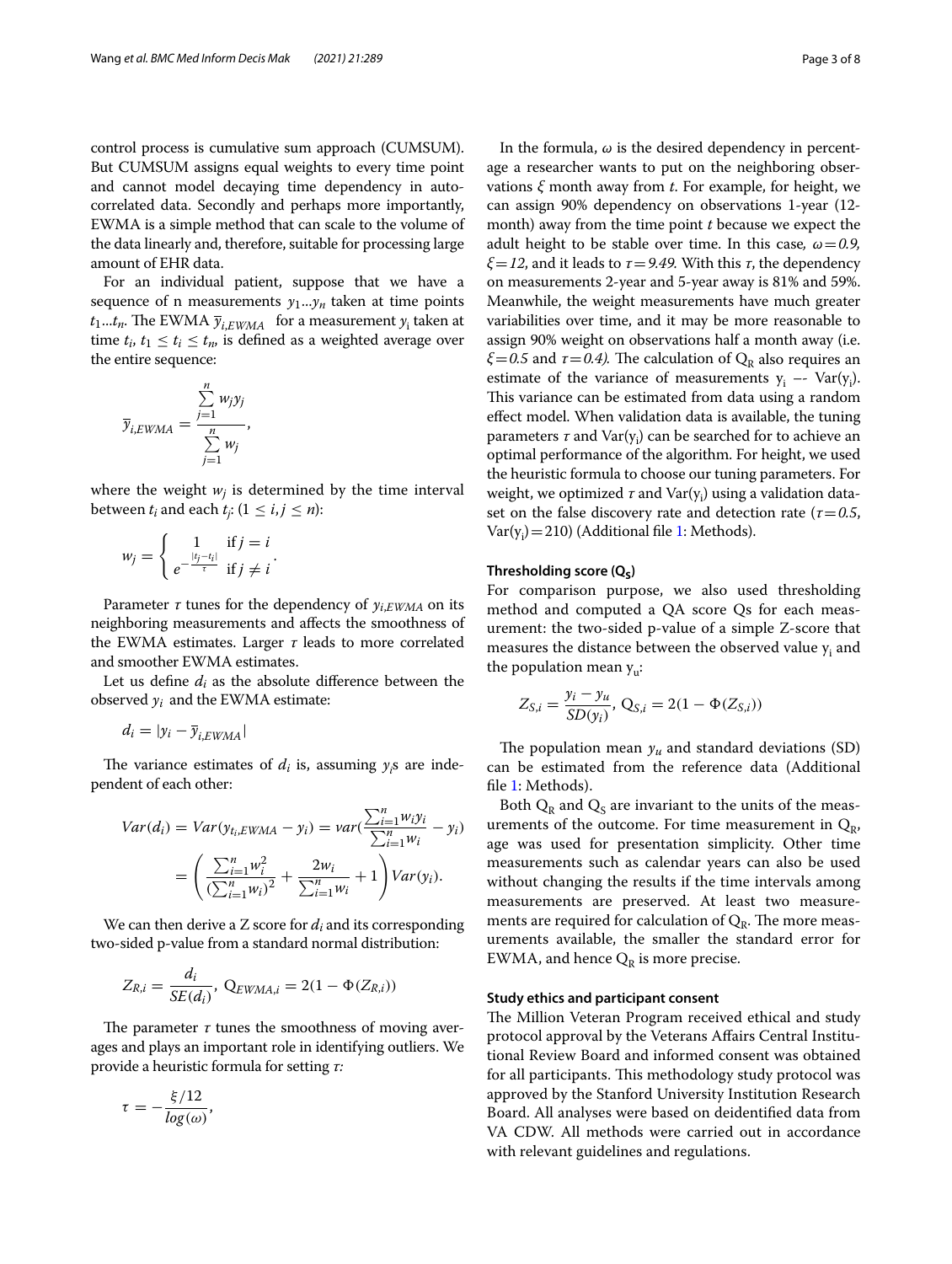#### <span id="page-3-0"></span>**Table 1** Characteristics of the height and weight data in the MVP cohort

|                                                                    | Height           | Weight           |
|--------------------------------------------------------------------|------------------|------------------|
|                                                                    | $(N = 495, 393)$ | $(N = 496, 292)$ |
| Total number of records                                            | 10,945,576       | 25,400,615       |
| Number of subjects with multiple measurements, N (%)               |                  |                  |
| Single measurement                                                 | 9,987 (2.0%)     | 3,206 (0.6%)     |
| $>$ = 2 measurements                                               | 485,406 (98.0%)  | 493,086 (99.3%)  |
| $>$ = 3 measurements                                               | 472,133 (95.3%)  | 488,684 (98.5%)  |
| Number of measurements in a subject                                |                  |                  |
| Mean (SD)                                                          | 22.1(20.4)       | 51.2 (59.8)      |
| Median (IQR)                                                       | 17.0 (8, 29)     | 38 (19, 68)      |
| Number of years of follow-up for a subject                         |                  |                  |
| Mean (SD)                                                          | 11.5(5.2)        | 12.2(5.1)        |
| Median                                                             | 12.2(7.2, 16.1)  | 13.1 (7.9, 16.8) |
| Number of measurements per calendar year in a subject <sup>a</sup> |                  |                  |
| Mean (SD)                                                          | 2.0(1.2)         | 3.7(3.9)         |
| Median                                                             | 2.0(1.0, 2.0)    | 3.0(2.0, 4.5)    |

<sup>a</sup> Median is used if subjects have multiple-year data

#### **Results**

#### **Demographics and characteristics**

We analyzed height and weight data in an MVP (Million Veteran Program) cohort of 496,311 patients using VA EHR data between year 2000 and 2016. A total of 10,960,056 height records and 25,548,357 weight records were analyzed. Most patients in this MVP cohort is male (91.4%), white race (71.6%), and non-Hispanic (89.3%). The median age is 64.4 years old at the enrollment (Additional fle [1](#page-6-0): Table S1).

For analysis, we required that a height measurement is within the range of 40 and 100 inches and a weight measurement within 40 and 1000 pounds. We also required that at the time a measurement was taken the patient was at least 17 years old in database. We removed height or weight records measured more than 3 times on the same day as these records are likely computer entry errors. These data preprocessing steps resulted in height data of 495,393 patients with 10,945,576 measurements. The weight data included 496,292 patients with 25,400,615 measurements. Among these patients, 485,406 had more than one measurement for height and 493,086 patients for weight. The median of the total number of years of follow-up is 12.2 in the height data and 13.1 in the weight data. The median frequency of measurements is 2 measurements per calendar year for height and 3 for weight (Table [1](#page-3-0)).

#### **Observation‑level QA**

Our analysis focused on the patients with at least two measurements. Both the longitudinal plausibility score  $(Q_R)$  and the thresholding score  $(Q_S)$  were calculated for each measurement for height and weight.

<span id="page-3-1"></span>**Table 2** Proportion of positive and negative measurements identified by  $Q_R$  and  $Q_S$ 

|                                      | Positive by $Q_R$<br>$(Q_R < 0.05)$ | Negative by<br>$Q_{\rm R}$ ( $Q_{\rm R}$ > 0.05) |
|--------------------------------------|-------------------------------------|--------------------------------------------------|
| Height ( $N = 10,945,576$ )          |                                     |                                                  |
| Positive by $Q_c$ ( $Q_c \le 0.05$ ) | 1.0%                                | 4 2%                                             |
| Negative by $Q_c$ ( $Q_c > 0.05$ )   | 5.3%                                | 89.5%                                            |
| Weight (N = 25,397,409)              |                                     |                                                  |
| Positive by $Q_c$ ( $Q_c \le 0.05$ ) | 0.3%                                | 8.8%                                             |
| Negative by $Q_c$ ( $Q_c > 0.05$ )   | 0.6%                                | 90.2%                                            |

Table [2](#page-3-1) compares the proportion of flagged measurements using a cutoff score of 0.05 for both  $Q_R$  and  $Q_S$ scores. For height, the two QA scores agreed on 90.5% of the records: 1.0% of data were positive fndings and fagged as questionable by both methods, and 89.5% of data were classified as negative and not flagged. The discordance between the two scores counted for 9.5% of the data: 4.2% data were flagged by  $Q_S$  but considered negative by  $Q_R$ , and 5.3% of the data is vice versa. For weight, only 0.3% data were fagged by both scores; 8.8% data were flagged by  $Q_S$  while considered negative by  $Q_R$ , while 0.6% data were flagged by  $Q_R$  but not flagged by  $Q<sub>S</sub>$ , and the remaining 90.2% data were in concordance as negatives. The histograms in Figs.  $1$  and  $2$  illustrate how different the  $Q_R$  and the  $Q_S$  scores can be for identifying problematic data. The observations flagged by  $Q_R$  (panel b) have a similar distribution as the normal values (panel a), which cannot be identified by  $Q_S$  scores. In the meantime, The  $Q_S$  score flagged out-of-range or infrequent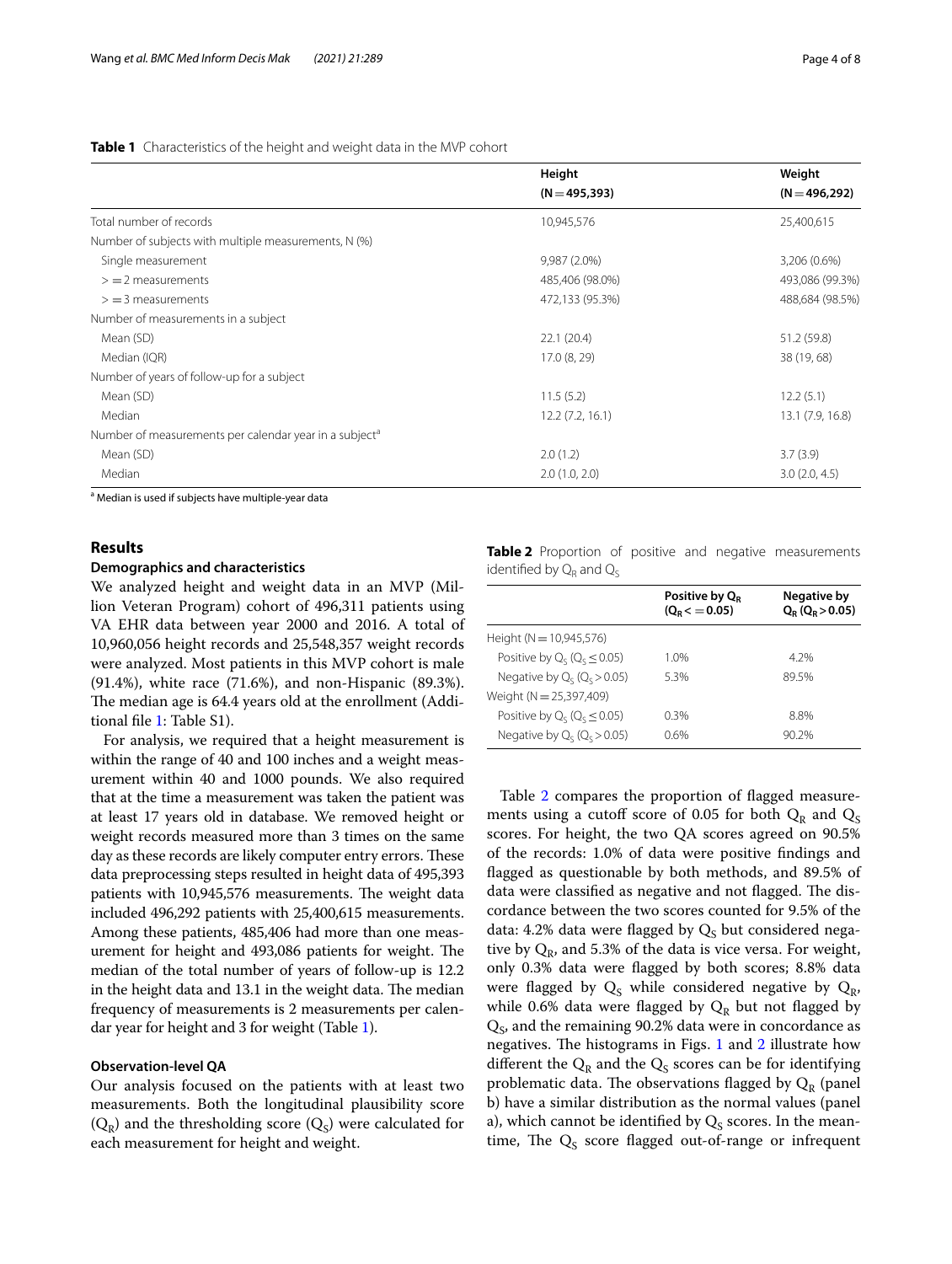values mostly considered negative by  $Q_R$ . Further examination of data suggests that the  $Q<sub>s</sub>$  flags all observations for patients who are over- or under-weight even though these measurements are consistent over time and should be considered accurate (Additional fle [1](#page-6-0): Fig. S1).

#### **Subject‑level QA**

A subject-level QA score can be calculated from the  $Q_{R}$ , defned as the proportion of fagged measurements in a subject. When the proportion of fagged measurements in a patient is too high, all the data of the patient can be considered unreliable and removed from analysis. In our MVP cohort, 9% subjects were identifed for having more than 20% of their measurements fagged for height, and 0.47% subjects were identified for weight. These numbers dropped to 2.36% for height and 0.07% for weight when a 50% cutoff was used. More details can be found in Additional fle [1](#page-6-0): Table S2.





### <span id="page-4-1"></span>**Validation**

<span id="page-4-0"></span>To evaluate the performance of the EWMA algorithm, we randomly selected 100 patients whose proportion of fagged measurements were between 0 and 20% using a p-value cutoff of 0.05. The data of these patients were manually reviewed independently by two biostatisticians for identifcation of problematic measurements. All discrepancies between the two reviewers were reviewed and called independently by a third biostatistician. All reviews were blinded to the results of the algorithm. The incidence of positives is low: for height, 343 out of a total of 6,652 (5%) unique measurements were identifed to be problematic in manual review; and for weight, 175 out of 16,825 (1%) unique measurements were considered problematic.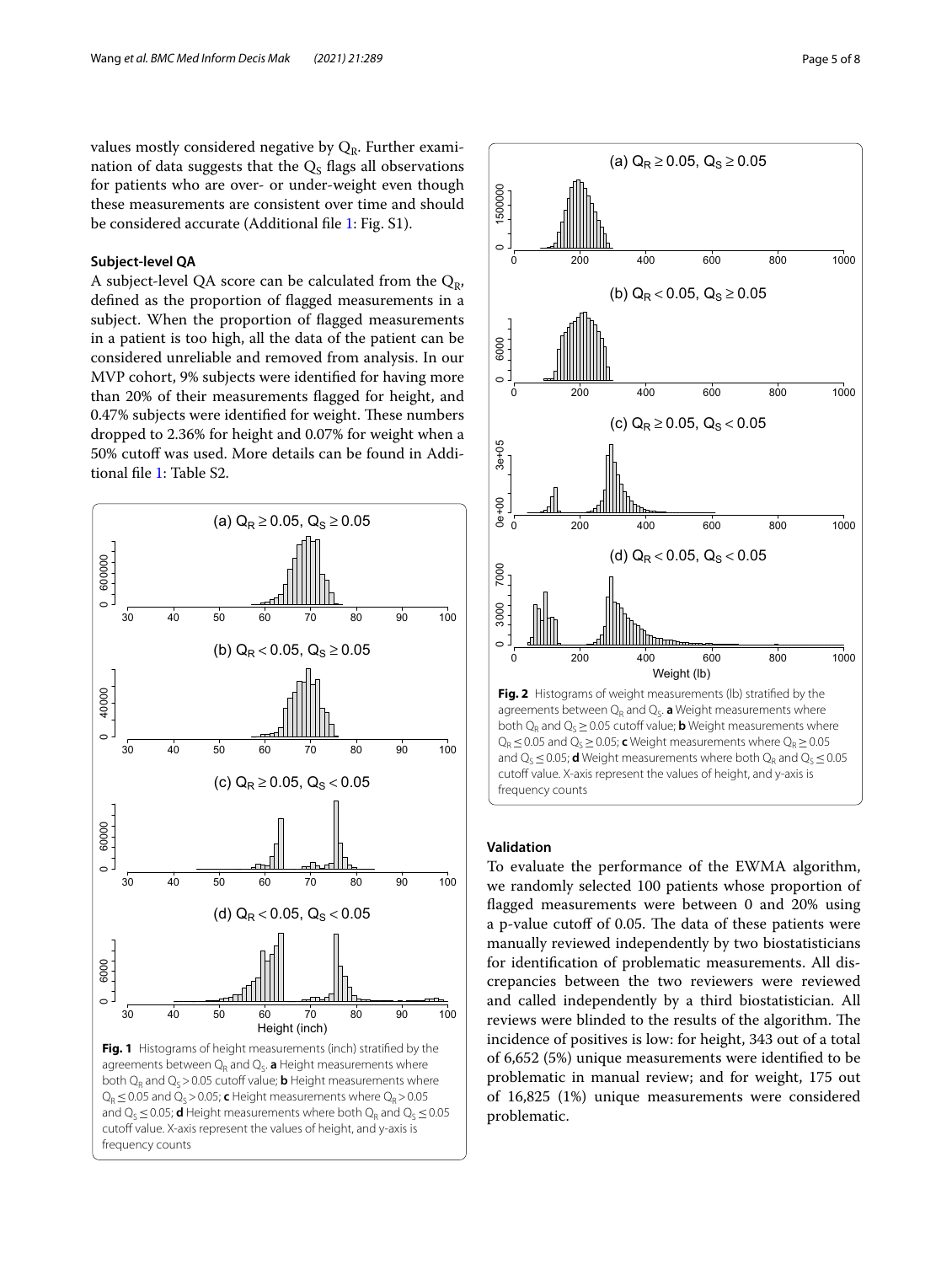Both the EWMA QA algorithm and the simple thresholding method were evaluated against the manual-review results. False positive rate (FPR), power, and positive and negative predictive values (PPV/NPV) were calculated. The EWMA QA method has an FPR of 1.6% for height and 0.3% for weight. The power of detecting a problematic measurement is 88.9% for height and 75.4% for weight. The PPV (proportion of true positives among called positives) is 75.9% for height and 71.4% for weight. The NPV (proportion of true negatives among called negatives) is 99.4% for height and 99.7% for weight. In contrast, the thresholding method has a much lower power with a higher FPR. The positive predictive values are also much lower than the EWMA method, while the negative predictive values are similar (Table  $3$ ). The results are consistent when a cutoff of 0.01 was used for  $Q_R$  and  $Q_S$ . (Additional file [1:](#page-6-0) Table S3).

#### **Use case: BMI**

BMI is an indicator of obesity and often serves as prognostic factors for a variety of diseases such as diabetes and cardiovascular conditions. The accurate assessment of BMI is required in many studies. With EHR data, we have a way to assess BMI longitudinally. But we want to be mindful of the quality of BMI calculated from height and weight of EHR data. To demonstrate how the quality

of height and weight data impacts BMI calculation, we computed BMI in our data using all the data without any QA, data QAed with the thresholding method  $(Q<sub>s</sub>)$ , and data QAed with the longitudinal method  $(Q_R)$ . We then grouped BMIs into four categories of underweight  $(< 18.5)$ , normal to overweight ( $\geq 18.5$  and  $< 30$ ), obese class I/II/III ( $\geq$  30), and obese class III ( $>$  40) according to WHO classifications. The proportion of incidence of a patient who ever falls into each BMI class were then calculated. Table [4](#page-5-1) compares these proportions among the three methods.

BMI was calculated when height and weight were measured on the same day. There are 10,377,511 such records in 485,316 subjects. Among these records, 12.32% (1,278,801) were fagged by thresholding QA, and 7.42% (770,578) were flagged by longitudinal QA. The proportion of BMI measures that were obese class III was impacted most by QA methods: 14.54% without QA, 6.69% with thresholding QA, and 11.25% with longitudinal QA. The big differences between thresholding QA and longitudinal QA for extreme obesity illustrates that thresholding QA probably has called many large values as errors while they were not. The proportions in other BMI groups were also afected by QA method but not as greatly.

<span id="page-5-0"></span>

|  | <b>Table 3</b> Validation results |  |
|--|-----------------------------------|--|
|  |                                   |  |

|                                 | Longitudinal QA $(Q_R)$ |            | Thresholding $QA(Qc)$ |            |
|---------------------------------|-------------------------|------------|-----------------------|------------|
|                                 | Height (%)              | Weight (%) | Height (%)            | Weight (%) |
| False positive rate (FPR)       | i.6                     | 0.3        | 6.6                   | 12.9       |
| Power                           | 88.9                    | 75.4       | 17.8                  | 28.0       |
| Positive predictive value (PPV) | 75.9                    | 71.4       | 12.8                  | 2.2        |
| Negative predictive value       | 99.4                    | 99.7       | 95.4                  | 99.1       |

 $Q_R$  and  $Q_s$  cutoff = 0.05

<span id="page-5-1"></span>

|  |  | Table 4 Proportion of subjects who ever had any BMI in the listed BMI classes |  |  |  |  |
|--|--|-------------------------------------------------------------------------------|--|--|--|--|
|--|--|-------------------------------------------------------------------------------|--|--|--|--|

| <b>BMI class</b>                                | All data, No OA <sup>a</sup><br>$(N = 10,377,511)$ (%) | Thresholding QA <sup>b</sup><br>$(N=9,098,710)$ (%) | Longitudinal QA <sup>c</sup><br>$(N=9,606,933)$ (%) |
|-------------------------------------------------|--------------------------------------------------------|-----------------------------------------------------|-----------------------------------------------------|
| Underweight (BMI < 18.5)                        | 4.54                                                   | 47. ا                                               | 2.24                                                |
| Normal to overweight (BMI $\geq$ 18.5 and < 30) | 75.56                                                  | 76.46                                               | 73.07                                               |
| Obese Class I/II/III (BMI $>$ 30 and $<$ 40)    | 64.36                                                  | 61.68                                               | 61.06                                               |
| Obese Class III $(BMI > 40)$                    | 14.54                                                  | 6.69                                                | 11.39                                               |

<sup>a</sup> Excluded 0% data

<sup>b</sup> QA excluded 12.3% data

<sup>c</sup> QA excluded 7.4% data

QA methods excluded all records with a  $Q_S$  or  $Q_R$  score ≤0.05

N is the number of usable records included in the BMI classifcation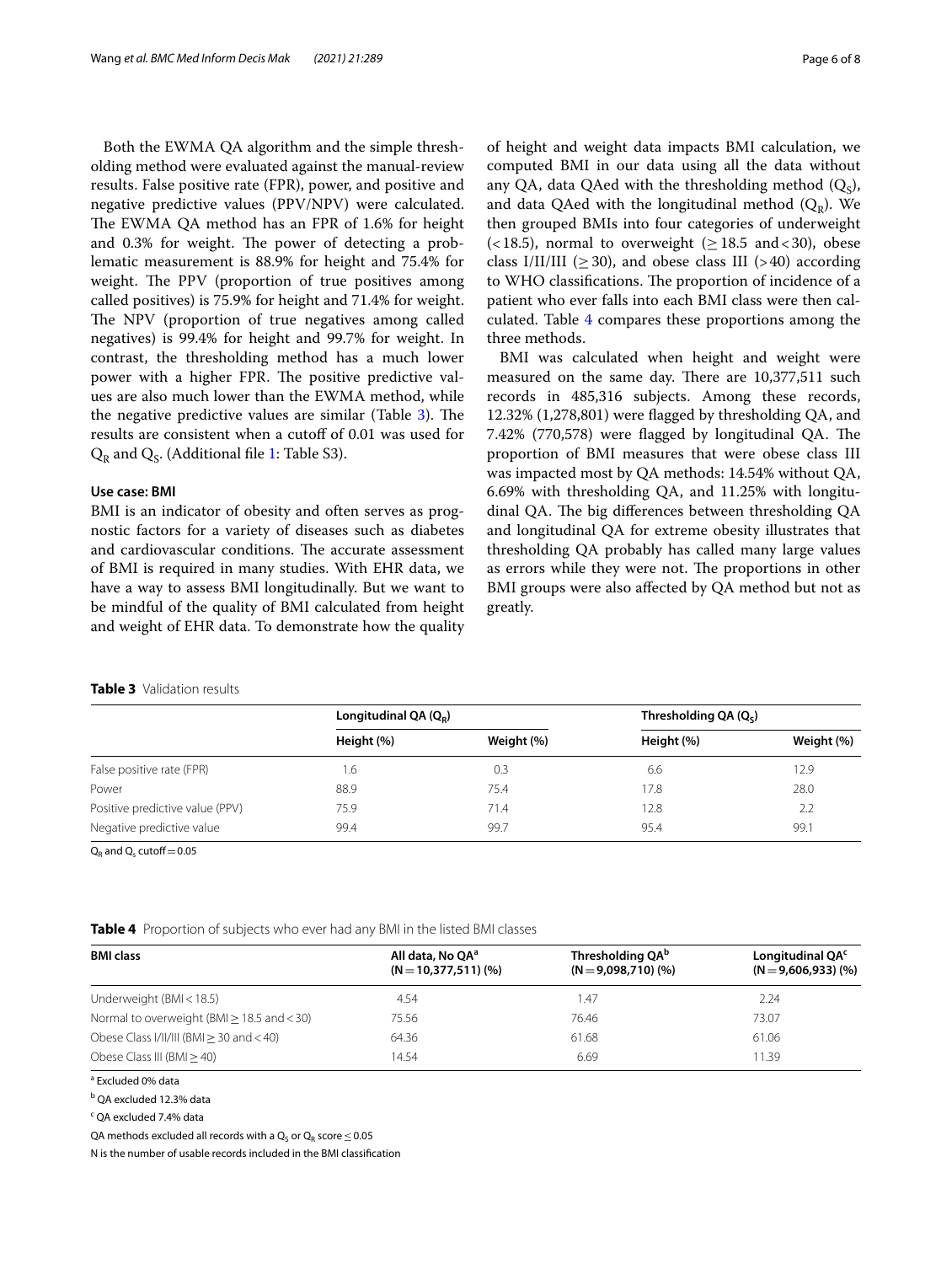#### **Conclusion and discussion**

The quality of the EHR data impacts the validity of a study. Therefore, the assessment and the control of the data quality is of the utmost importance in any EHR based research. We have adopted a score-based approach for assessment of the plausibility of the values of continuous variables in EHR data. A quality score is calculated for each observation, and users can select 'good' data using user-defned cutofs based on the need of the study. This is different from the rule-based method where binary calls are made for data quality and users have no control over the QA process. There is always a trade-off between using a strict cutoff and having less data and using a relaxed cutoff but having more errors in data. Researchers also should be mindful about any bias that could be introduced by leaving out any data from an analysis. When necessary, sensitivity analysis may need to be performed using diferent cutofs.

In our validation study, the  $Q_R$  score had 89% power with 14% false discovery rate for height, while for weight, only 75% power was achieved with a 28% false discovery rate. The performance of  $Q_R$  for weight seems suboptimal although the  $Q<sub>S</sub>$  performs much worse. The reason can be two folds. One is that there is still space to improve the algorithm. For example, the choice of the tuning parameters does impact the performance of the algorithm, and our algorithm also did not model random measurement errors. The other is that many false positives/negatives are borderline cases that are challenging to identify by either an automated algorithm or manual reviews.

Meanwhile, an "implausible" value fagged by the QA method may not necessarily be untrue. For example, a sudden drop of body weight may be related to the change of health condition that itself is an important signal for EHR data mining, while a sudden drop in height may be less plausible. By controlling the number and proportions of fagged records for weight (or BMI), this algorithm may also serve as an option for data science to search clinical events around these records to further understand if they are indeed related to changes of health conditions or no clinical explanations. Still, the unfagged data can refect the stable status of subjects in the system.

Furthermore, the proposed method is most applicable to detect outliers in stationary data such as weight and height. For non-stationary data on frequent fluctuations (for example, inpatient blood pressure measurements), more advanced methods are needed to derive useful signals for analysis. The longitudinal QA method can also be applied to routine laboratory data such as lipid panels. However, the laboratory data typically have gone through internal QA from the lab, and the added value of using the longitudinal QA is limited. Simple thresholding method is adequate for detecting outliers in the VA lab data. In summary, the effective QA of the EHR data will require a multitude of methods and approaches that can be adapted to specific database and study need. The longitudinal QA method serves as one of the tools in the method toolbox for producing EHR data of research quality.

An alternative approach for handling outliers is to use analytic models less sensitive to outliers and errors in data such as non-parametric statistics and robust regressions. This approach "embeds" outlier handling in the statistical modeling of clinically interesting parameters and hence requires high customization to individual studies. The DQA method, in contrast, identifies problematic data that can be used for many studies and can provide systematic solutions to quality improvements for EHR data. For example, implausible height and weight values may derive a plausible BMI value that is not recognized by roust statistical methods. Nevertheless, robust methods can always be used in addition to DQA methods to improve the quality of the analysis.

As a fnal remark, we would like to note that the proposed methods detect data errors ad-hoc. Although EHR data are currently being used retrospectively, a better practice is to implement quality control measures in the data collection stage in EHR systems. Simple rule-based checks and prompts such as confrmation of an unexpected value at the input of the data can be much more efective than ad-hoc remedies and save an enormous amount of downstream cleaning work.

#### **Supplementary Information**

The online version contains supplementary material available at [https://doi.](https://doi.org/10.1186/s12911-021-01643-2) [org/10.1186/s12911-021-01643-2](https://doi.org/10.1186/s12911-021-01643-2).

<span id="page-6-0"></span>**Additional fle 1:** Supplement Information.

#### **Acknowledgements**

This research is based on data from the Million Veteran Program, Office of Research and Development, Veterans Health Administration. This publica‑ tion does not represent the views of the Department of Veteran Afairs or the United States Government.

#### **Authors' contributions**

HW contributed to study design, data analysis, and manuscript writing. IBL contributed to the validation of the data and results. FW contributed to the data extraction and cleaning of this study. JSL, MCS, and PST provided funding and data support for this manuscript. YL contributed study design. key methods to this research, the validation of the data and results, and the manuscript writing. All authors contributed in critical review and revision of the manuscript.

#### **Funding**

This research was supported by award # I01-BX003362 (KM Chang and PS Tsao) and #5I01- HX002487 (JS Lee).

#### **Availability of data and materials**

The datasets analyzed in this study are currently available to VHA investigators and other approved partners by the Million Veteran Program. Data may